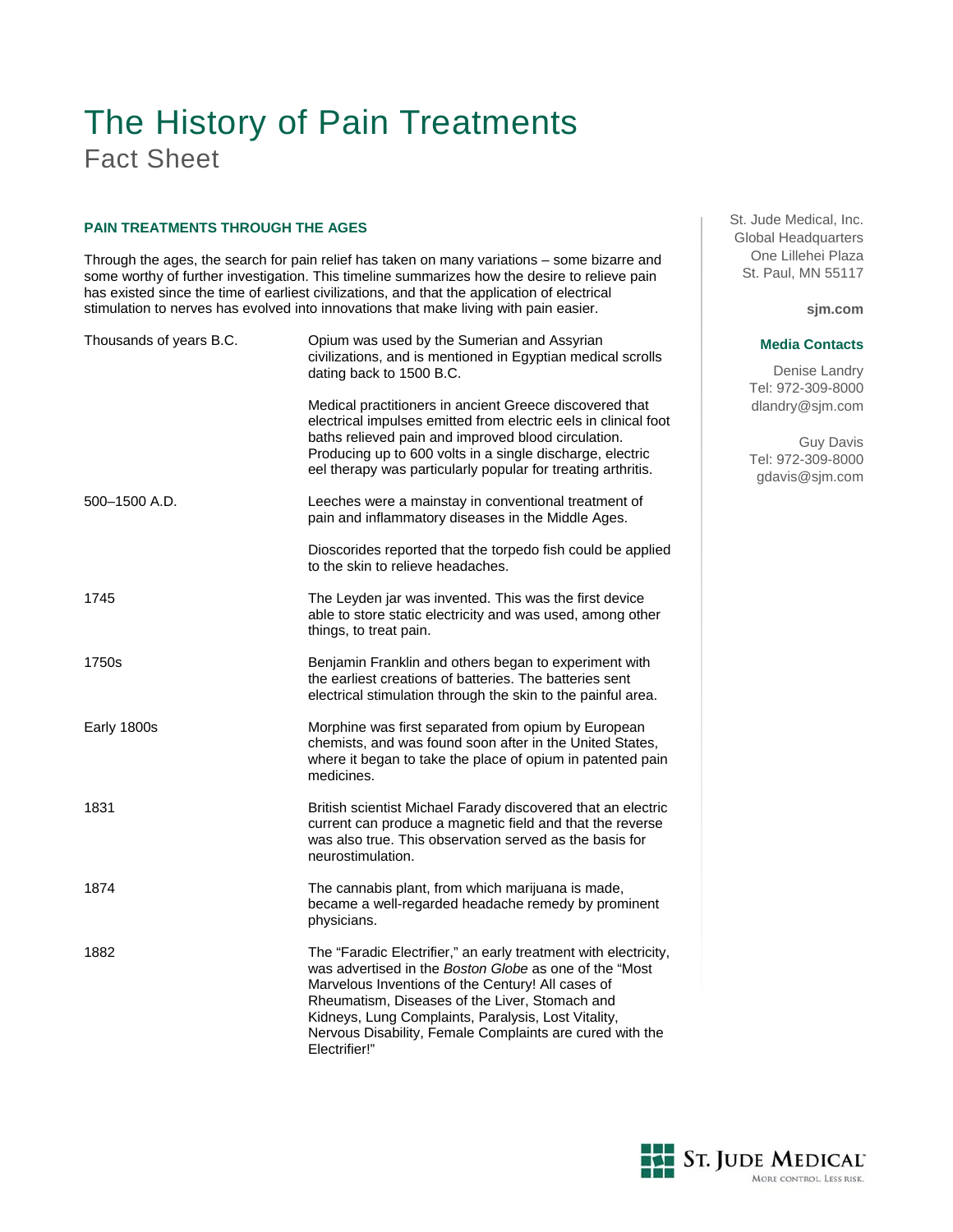| 1898       | Heroin, the newest opium derivative, was first produced<br>commercially by Germany's Bayer Company. It was widely<br>advertised as being at least 10 times as potent a painkiller<br>as morphine with "none of the addicting properties."                                                                                                                                                                                                                                                        |
|------------|--------------------------------------------------------------------------------------------------------------------------------------------------------------------------------------------------------------------------------------------------------------------------------------------------------------------------------------------------------------------------------------------------------------------------------------------------------------------------------------------------|
| Late 1800s | Hot spring bathhouses were erected in England and the<br>United States to relieve pain, heal injuries and prevent<br>diseases.                                                                                                                                                                                                                                                                                                                                                                   |
|            | French scientist G. Gaiffe constructed an electrical nerve<br>stimulating device called the Gaiffe TENS unit, which had<br>all of the basic components of a modern neurostimulation<br>device. However, its low electrical output (estimated to be<br>about 3 milliamperes) made it ineffective for<br>neurostimulation.                                                                                                                                                                         |
| 1900       | More than 200,000 people in the United States were<br>estimated to be addicted to opium, which was used as a<br>main ingredient in patented pain medicines. The U.S.<br>Congress passed a law in 1909 prohibiting the<br>manufacture and sale of opium.                                                                                                                                                                                                                                          |
| 1915–1951  | The Violet Ray Generator was introduced and tens of<br>thousands were sold for home use over a 35-year period.<br>Marketing literature claimed the device cured a wide<br>variety of ailments including paralysis, wry neck and<br>writer's cramp. In 1951, the FDA banned the<br>manufacturer from claiming it provided medical cures.                                                                                                                                                          |
| 1919       | The Electreat, a TENS device, was patented by Charles<br>Willie Kent and manufactured in Peoria, Illinois. An<br>estimated 250,000 Electreats were sold during the<br>following 25 years. The device operated on two "D" cell<br>batteries and a mechanical inductorium. A roller was built<br>in at the top to be applied to the skin, and plug-in sponge<br>pad electrodes were supplied. The Electreat was one of<br>the very first high-output, battery-operated TENS units<br>manufactured. |
| 1939       | Methadone was first synthesized in Germany in research<br>efforts aimed at developing a new painkilling medication.                                                                                                                                                                                                                                                                                                                                                                              |
| 1944-1948  | The first clinics devoted to the treatment of pain were<br>established. They were often known as nerve block clinics.                                                                                                                                                                                                                                                                                                                                                                            |
| 1965       | Psychologist Ronald Melzack and physiologist Patrick<br>Wall published a landmark paper on their gate-control<br>theory of pain. They theorized that the body has gating<br>mechanisms within the spinal cord that close in response<br>to normal stimulation and open with intense or painful<br>stimulation, allowing the signal to reach the brain.                                                                                                                                           |
| 1967       | Neurosurgeon C. Norman Shealy was the first surgeon to<br>begin implanting neurostimulators in humans for pain<br>relief. By 1970, six patients had undergone this treatment.                                                                                                                                                                                                                                                                                                                    |
| 1972       | Dorsal column neurostimulators were first marketed to<br>neurosurgeons in the United States. These devices were<br>later renamed spinal cord stimulators.                                                                                                                                                                                                                                                                                                                                        |
| 1976       | Advances in cardiac pacemaker technology provided the<br>basis for the development of the first totally implantable<br>neurostimulator.                                                                                                                                                                                                                                                                                                                                                          |

St. Jude Medical, Inc. Global Headquarters One Lillehei Plaza St. Paul, MN 55117

### **sjm.com**

### **Media Contacts**

Denise Landry Tel: 972-309-8000 dlandry@sjm.com

Guy Davis Tel: 972-309-8000 gdavis@sjm.com